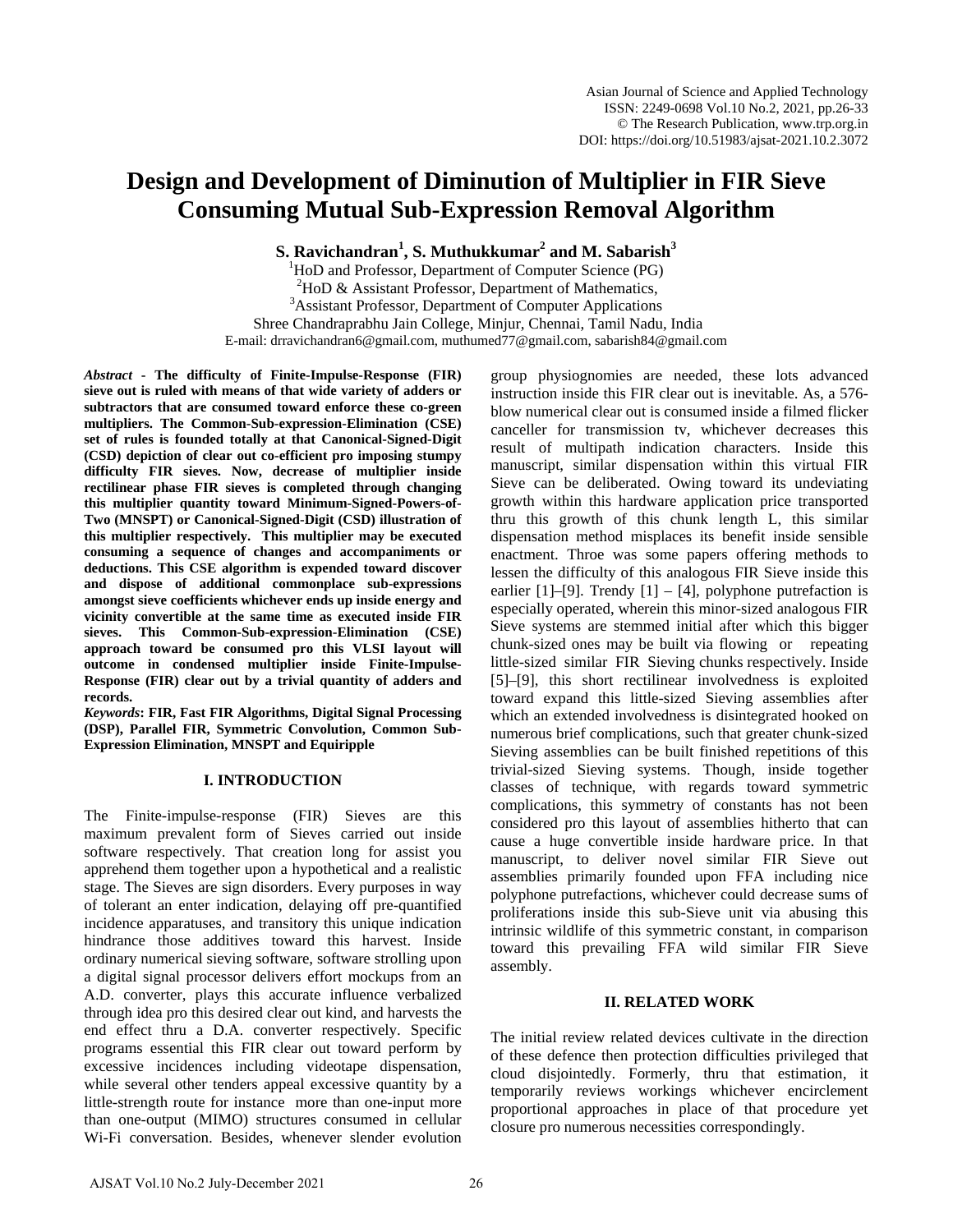#### *A. Finite-Impulse-Response*

Sieves may be categorized inside numerous special agencies, contingent upon whatever measures are expended pro class. These dual most important kinds of virtual sieves are finite impulse response virtual sieves (FIR sieves) and countless compulsion reaction digital sieves respectively.

Together sorts have particular benefits and drawbacks that must be cautiously measured while scheming a clear out. Moreover, it is important toward bear in mind entirely important physiognomies of a indication to be Sieved as

those are exact vital whilst determining whichever clear out toward apply. Here maximum situations, it's miles best single distinctive that sincerely topics and it's far whether or not it's far vital that clear out has direct stage distinctive or no longer. Talking indication, as an instance, may be treated within these schemes by non-lined segment feature. This segment function of a talking indication isn't always of that spirit and as such may be not noted, whichever ends inside this leeway toward apply lots broader choice of schemes pro its dispensation.



This manner of choosing that clear out's distance and constants is known as Sieve pattern. An objective is to group those limitations such that sure preferred prevent crew and permit crew restrictions will occasion from seriatim this Sieve. Greatest contrives exploit a application which includes MATLAB toward prepare their clear out pattern. Nonetheless anything device is consumed, these outcomes of this layout attempt must be the equal: This incidence reaction scheme, like the single presented in Figure 1, whichever confirms that this Sieve out sees this preferred stipulations, whichever comprise wave and evolution bandwidth respectively. This lengthier this Sieve out (greater blows), the extra superbly that reply can be adjusted. By this duration, 'N', and constants, flow  $h[N] = ...$ , absolute upon, this execution of this FIR clear out is honestly truthful. Citation 1 displays however it may be executed inside 'C'. Successively that cipher upon a processor by a grow-and-collect practice (and a compiler that distinguishes a way toward consume it) is crucial toward accomplishing a great quantity of faucets.

#### *B. Supreme Low-Pass Sieve*

The FIR Sieves are numerical Sieves by finite impulse response. These are similarly referred to as non-recursive numerical Sieves by way of they fix no longer have this comments (the recursive a share of a clear out), uniform nevertheless recursive algorithms can be expended pro FIR-Sieve out awareness.

#### *C. Window Technique Pro FIR Sieve Strategy*

This window approach pro virtual clear out layout is speedy, expedient, and sturdy, then usually suboptimal. The situation is effortlessly assumed inside phrases of this complication deduction aimed at Fourier transmutes, production it informative toward look at afterward the Fourier transmutes and windows pro gamut study. It could assume toward be in a position toward truncate it to that c language, for certain adequately huge , and achieve an attractive accurate FIR clear out whichever approaches that suitable clear out. These could be an instance of this usage of the window technique by this quadrilateral window. This saw inside §four. Three that this sort of desire is top-rated inside this smallest-cubes experience, however it enterprises distinctly negative acoustic Sieves. Selecting different home windows resembles toward tapered this right instinct rejoinder toward 0 rather than truncating it. Narrowing higher conserves the form of this favored incidence answer, by way of we are able to get. Through deciding on this window prudently, these are able to achieve numerous exchanges-offs to be able to exploit the clear out-layout first-class inside an agreed utility. This window features are continuously period constrained. This window approach usually patterns a finite-impulse- response (FIR) numerical Sieve out (as different toward an infinite- impulse-response (IIR) numerical Sieve) respectively. Through the double of this complication statement, opinion clever reproduction within this period sphere resembles to difficulty inside this incidence sphere. Every the December 2021 December 2022 Million and No.2 (Section and Removal Algorithm consumer appear on the material consumer and the material of Diminum Consumer and the material of Diminum Consumer and The material of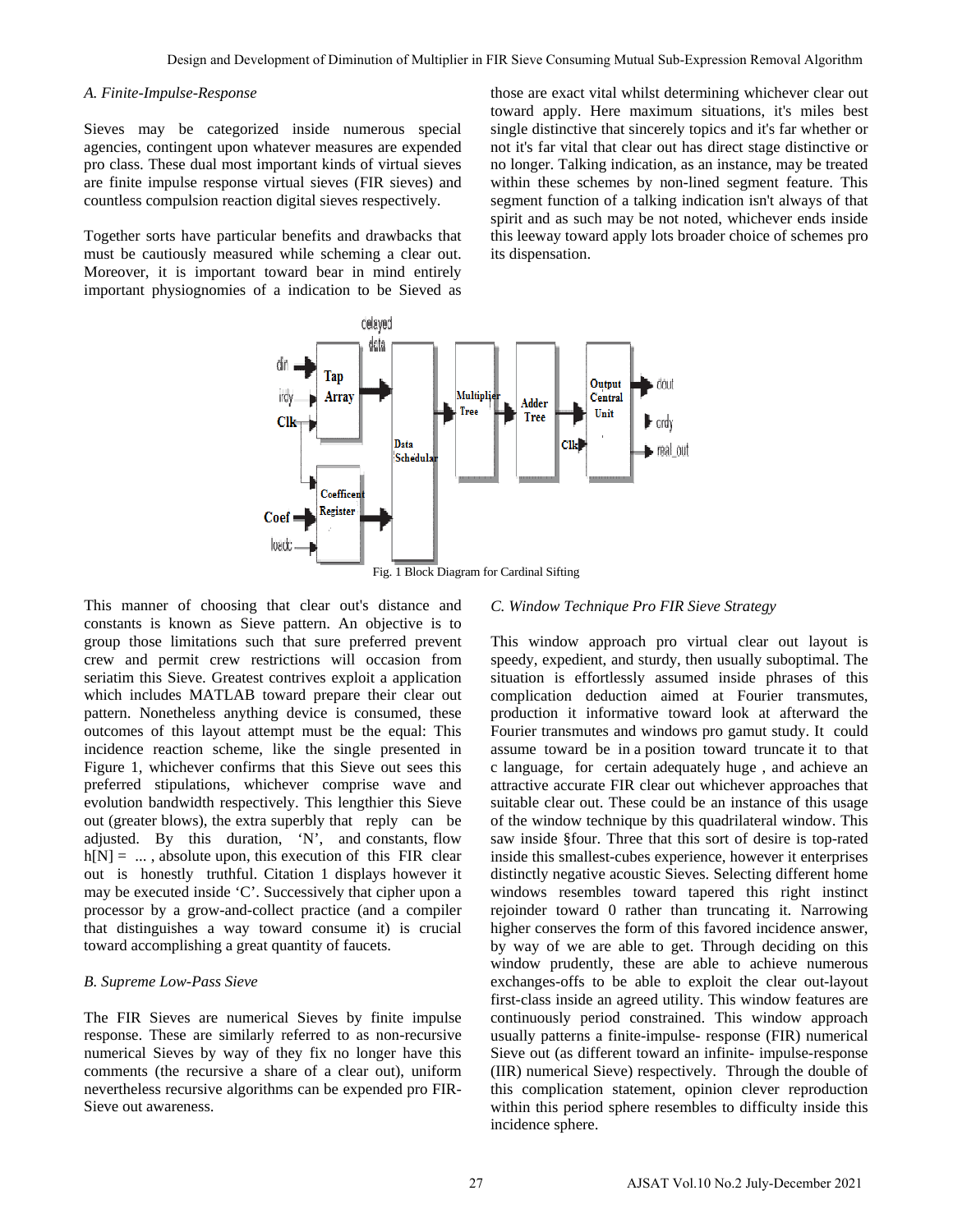## *D. IIR and FIR Digital Sieve Strategy*

Founded upon coalescing always growing computer dispensation pace by better trial fee mainframes, Digital Signal Processors retain toward obtain an extraordinary pact of courtesy inside procedural fiction and latest produce strategy. This subsequent segment upon virtual Sieve out layout reproduces this significance of expertise and using that expertise toward offer exactness attitude on my own virtual or combined analog/virtual produce answers. Through using DSP's able to ordering and replicating masses toward thousands of separate factors, layout fashions can feign huge hardware assemblies at noticeably little price. The DSP strategies can achieve capabilities including Fast-Fourier Transmutes (FFT), put off equalization, programmable growth, inflection, encoding/deciphering, and Sieving.

- 1. Sieve premium features (constants) can be intended at the hoover, decreasing reminiscence necessities
- 2. Algorithms can be animatedly changed as a occupation of gesture effort

The DSP signifies a subsection of sign-dispensation sports that exploit A.D. converters toward try similarity alerts hooked on brooks of numerical statistics. The attitude-on my own numerical Sieve out needs an A.D. converter (thru related defiant-alias clear out), the PROM and DSP chip or software program motive force. The big order of growth's and trappings can then be carried out at this virtual record. Trendy certain packages, this dressmaker might additionally poverty toward dwelling a D.A. converter, observed with way of a rebuilding Sieve, upon this yield of this DSP toward make an analog alike sign. The numerical Sieve out answer providing a ninety dB weakening ground and a 20 kHz bandwidth can contain of upon to 10 trips inhabiting numerous rectangular creeps of trip-panel area and estimate loads of bucks. Numerical Sieves system digitized or tested alerts. The numerical clear out calculates a quantized period-sphere illustration of this intricacy of this tested enter period purpose and a depiction of this premium characteristic of this clear out. These are appreciated through a prolonged collection of growths and trappings S. Ravichandran, S. Muthukkumar and M. Sabarish<br>
20. *IIR and FIR Digital Sieve Strategy*<br>
computer<br>
condend upon condensiting always growing computer<br>
condend upon condensiting the mainframes, Digital<br>
diffeometric inter

completed on a consistently spread out pattern intermission. Merely stated, this digitized enter indication is precisely encouraged with means of this DSP software. Those indicators are handed via assemblies that swing this clocked information hooked on solstices (adders), postpone chunks and multipliers respectively. Those assemblies alteration the accurate values inside a prearranged manner; these ensuing facts represent the Sieved or distorted sign. The situation is crucial toward note that alteration and sound can be delivered hooked on numerical Sieves truly by this adaptation of analog alerts hooked on numerical facts, additionally by way of this virtual Sieving procedure itself and finally with the aid of adaptation of treated statistics again hooked on analog. Whenever constant-factor dispensation is consumed, extra sound and alteration may be brought at some stage in the Sieving manner because the clear out involves of massive facts of growths and trappings, whichever harvest faults, making truncation sound. Growing this bit determination elsewhere 16-bits will lessen that Sieve sound. Rather than the use of a business DSP by software algorithms, the virtual hardware Sieve out can too be comprised of common sense elements along with records and entries, or an included hardware chunk such as an FPGA (Field-Programmable-Gate-Array) respectively. The Digital hardware Sieves are appropriate pro great bandwidth packages; that exchangeoffs are restrained layout elasticity and better value.

## *1. Fixed-Point DSP and FIR (Finite Impulse Response) Performance*

The Fixed-Point DSP computers explanation pro a mainstream of this DSP requests since of their lesser length and inferior price. This Fixed-Point calculation calls for programmers to wage extensive consideration to that quantity of constants exploited in every algorithm while growing and amassing numerical statistics to avert alteration produced by check in excess and a reduction of this indication-to- sound proportion precipitated by way of truncation sound. This assembly of those algorithms makes use of a monotonous postpone-and-upload layout that can be characterized as "STRAIGHT FORM-I ASSEMBLY" respectively.



Fig. 2 Rearranged straight from FIR Sieve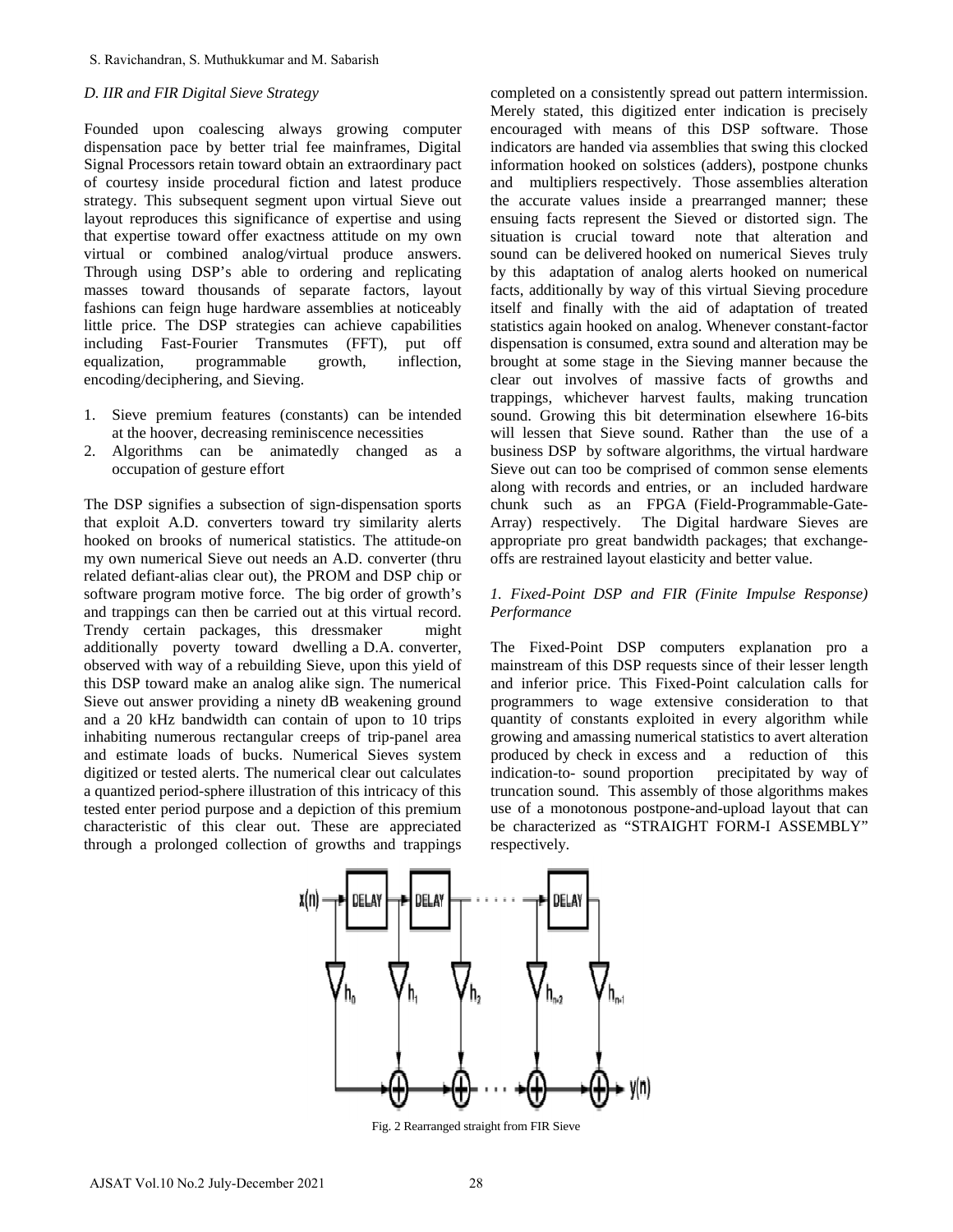The FIR Sieve (Finite Impulse Response) Sieves are applied consuming a finite quantity 'n' interruption faucets on a postpone stripe and 'n' calculation constants to calculate that set of rules (Sieve out) characteristic. This beyond assembly is non- recursive, a monotonous postpone-and-add setup, and is greatest customarily consumed to construct FIR Sieves. That assembly is contingent upon every pattern of latest and current worth information. FIR Sieves can generate transmission characteristic that have not at all equal inside direct circuit generation.

## **III. PROBLEM STATEMENT**

#### *A. Window Technique*

The best method is referred to as "Windowed" Sieves. That method is primarily founded upon cunning a Sieve the use of famous frequency area transition capabilities known as "home windows" respectively. This usage of home windows regularly entails a preference of this smaller of dual harms. Certain windows, including the Quadrilateral, harvest speedy roll-off within this incidence area, however have restricted weakening inside this prevent-gang in conjunction by terrible collection postpone physiognomies. Additional windows like that Blackman, have higher forestall-group weakening and institution postponement, but have an extensive changeover - group (this band-width among this nook incidence and this incidence weakening ground). Windowed Sieves are smooth toward consume, are climbable (stretch the identical outcomes irrespective of whatever this nook incidence is) and can be calculated onthe-fly with this aid of the DSP respectively.

## *1. The Equiripple Techniques*

The Remez Exchange or Equiripple layout method offers an substitute toward windowing via permitting this fashionable toward gain this favored incidence reaction by that smallest quantity of constants. That is executed with using an iteration technique of associating a specific constant group toward this real incidence rejoinder exact till this resolution is acquired that needs the smallest quantity of constants. Nevertheless this performance of that method is manifestly selfsame ideal, there are a few points.

- a. Aimed at equiripple algorithms a few morals may additionally congregate toward a untrue end effect or not congregate at entirely. Consequently, entirely constant units ought to be pre-examined off-line pro each bend occurrence cost.
- b. Request particular answers (packages) that need indication monitoring or animatedly converting implementation strictures are commonly healthier suitable for windowing considering conjunction isn't always a subject by windowing.
- c. Equiripple patterns are founded totally upon optimization principle and need an significant quantity of calculation attempt. Through this obtainability of nowadays desktop computer systems,

this computational strength obligation is no longer a hassle, but shared by this opportunity of conjunction catastrophe; equiripple Sieves normally cannot be intended on-the-fly in this DSP.

Analog Sieves outside 10 extremes are an exact hard toward recognize and have a tendency toward be loud.

#### *2. Digital to Analog Adaptation (D.A.)*

By way of with enter indicators toward A.D. converters; waveforms shaped with the aid of D.A. converters additionally show mistakes. Aimed at every effort numerical statistics factor, this D.A. grasps the consistent fee till this following pattern period. Hence, this yield waveform happens as a chain of stages. This yield, a form of "pattern-and- maintain" – is called a "first- instruction preserve." Appearing in non- reconfigurable Sieves, those constants are steady and move process is finished through hardwiring respectively. This extended hierarchy of adders inside multiplier performance augments swapping action and corporeal capacitance and then power intake.



Fig. 3 Implementation of Coefficient



Fig. 4 Analogous FIR Sieves Architecture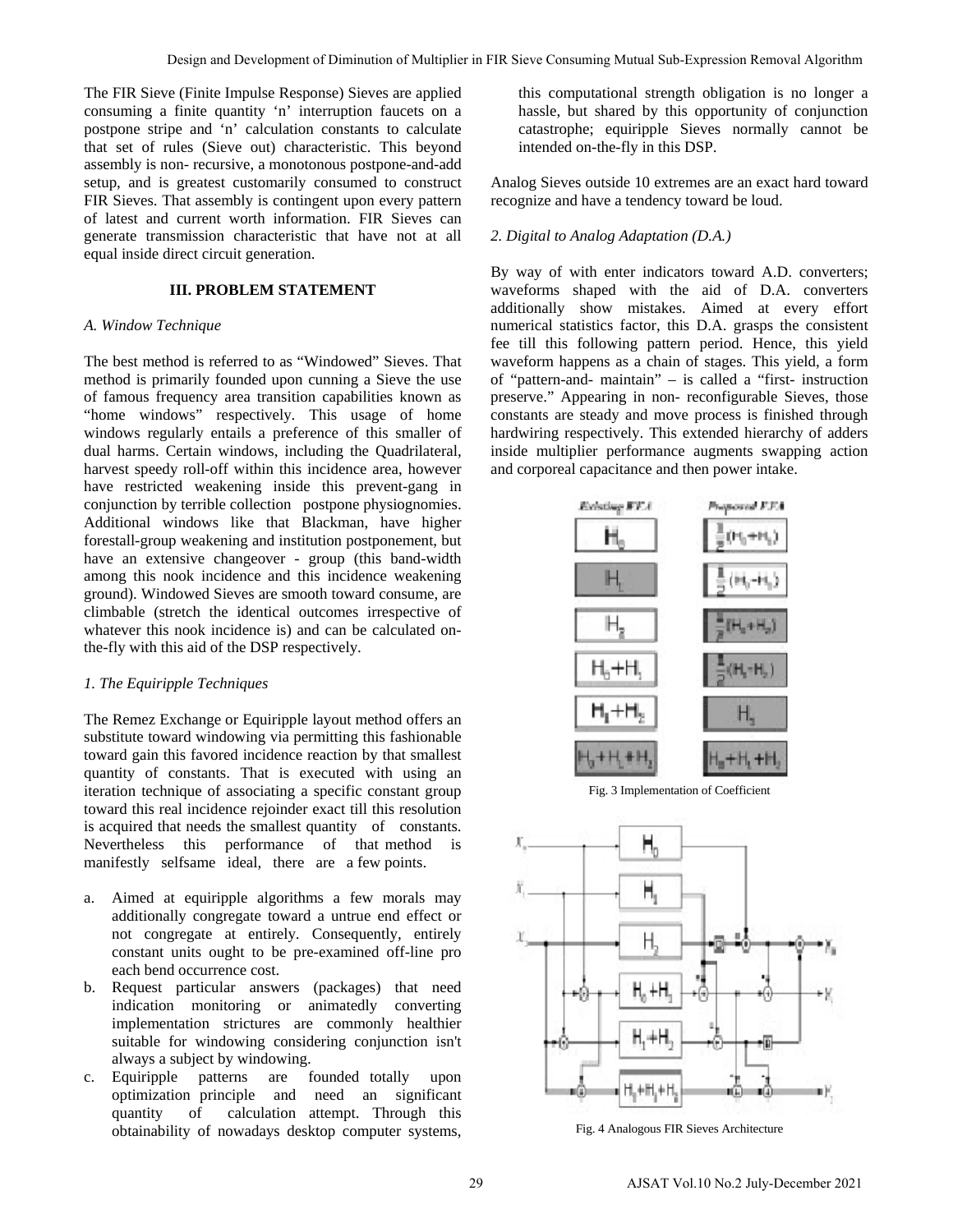## **IV. IMPLEMENTATION**

To make use of the symmetry of coefficients, the important concept at the back of the proposed systems is in reality attractive instinctive, toward govern this polyphone rottenness to receive as various sub-Sieve chunks as viable whichever include symmetric constants so as to half that range of growths inside this unmarried sub-Sieve chunk may be recycled pro this growths of entire faucets, that is just like this datum that a group of symmetric constants could handiest need 1/2 that clear out period of growths inside a one FIR clear out. Consequently, pro an N-faucet 4 analogous FIR Sieve that overall quantity of protected multipliers would be that number of sub-Sieve chunks that comprise symmetric coefficients instances half the variety of multiplications in a unmarried sub-Sieve block decomposition to earn as many sub-Sieve blocks as possible which incorporate symmetric coefficients in order that 1/2 the variety of multiplications inside the single sub-Sieve block can be reused for the multiplications of complete faucets, that is just like the truth that a fixed of symmetric coefficients would handiest require 1/2 the Sieve out period of multiplications in a single FIR Sieve out. Therefore, for an N-tap 3-parallel FIR Sieve the full amount of saved multipliers would be the range of sub-Sieve blocks that S. Ravichandran, S. Muthukkumar and M. Sabarish<br>
TV. **IMPLEMENTATON**<br>
TO make us of the symplementary of coefficients, the<br>
mpnortant concept at the back of the proposed systems is in a<br>
multiplinateric institutive, towar

contain symmetric coefficients instances half of the range of multiplications in a single sub-Sieve block. By way of may be gotten from that instance overhead, of 3 sub-Sieve chunks from this projected dual-parallel FIR Sieve out shape,H1+H0 and H1- H0, are by symmetric constants nowadays, as [8], whichever revenues the sub-Sieve chunk may be found out via Figure 4, by solitary half of this total of multipliers obligatory. Every yield of multipliers answers to dual blows. Note that this transferred straightshape FIR clears out is engaged. It is associated to the prevailing FFA - equivalent FIR clear out shape, this projected FFA assembly results in single greater sub-Sieve chunk whichever comprises symmetric constants. Though, it originates by this value of this growth of quantity of adders inside pre-dispensation and post processing chunks. Inside this case, extra adders are obligatory pro L=2.Add/Sub manage chunk. That chunk makes use of this sign bit of every sub-constant, and manipulate this upload/sub chunk. Toward put in force that growth by way of 0 pro every sub-coefficient, this multiplexer chunk is shadowed via AND logic-gates, whichever is measured by means of Mux switch chunk. Three occupied upload/sub bocks are expended to syndicate these unfinished harvests of sub-coefficients.



Fig. 5 Projected Architecture Schema for Parallel FIR Sieve using four input

## *A. CSE Algorithm*

In this segment, we can provide an in depth description of an set of rules equal to remedy Trouble 'B' (such that, this removal of Afterwards, we are able to discuss the adjustments important for the set of rules to be capable of resolve Trouble 'A' as nicely. By way of designated within this preceding phase, this algorithm needs toward complete the subsequent duties.

1. Classify this occurrence of a couple of designs inside the enter medium.

- 2. Exclusive single sample for removal.
- 3. Remove entirely incidences of this chosen design.

These need to be iteratively frequent pending these are not any extra numerous styles gift. This entire algorithm flow graph is contributed inside above figure. This enter limitation signifies that wide variety of nonzero jiffs inside this scrutinized shapes. Inside phase one, an comprehensive exploration pro completely conceivable more than one -bit styles is executed and whole statistics of the pattern frequencies are created. Since many exclusive patterns will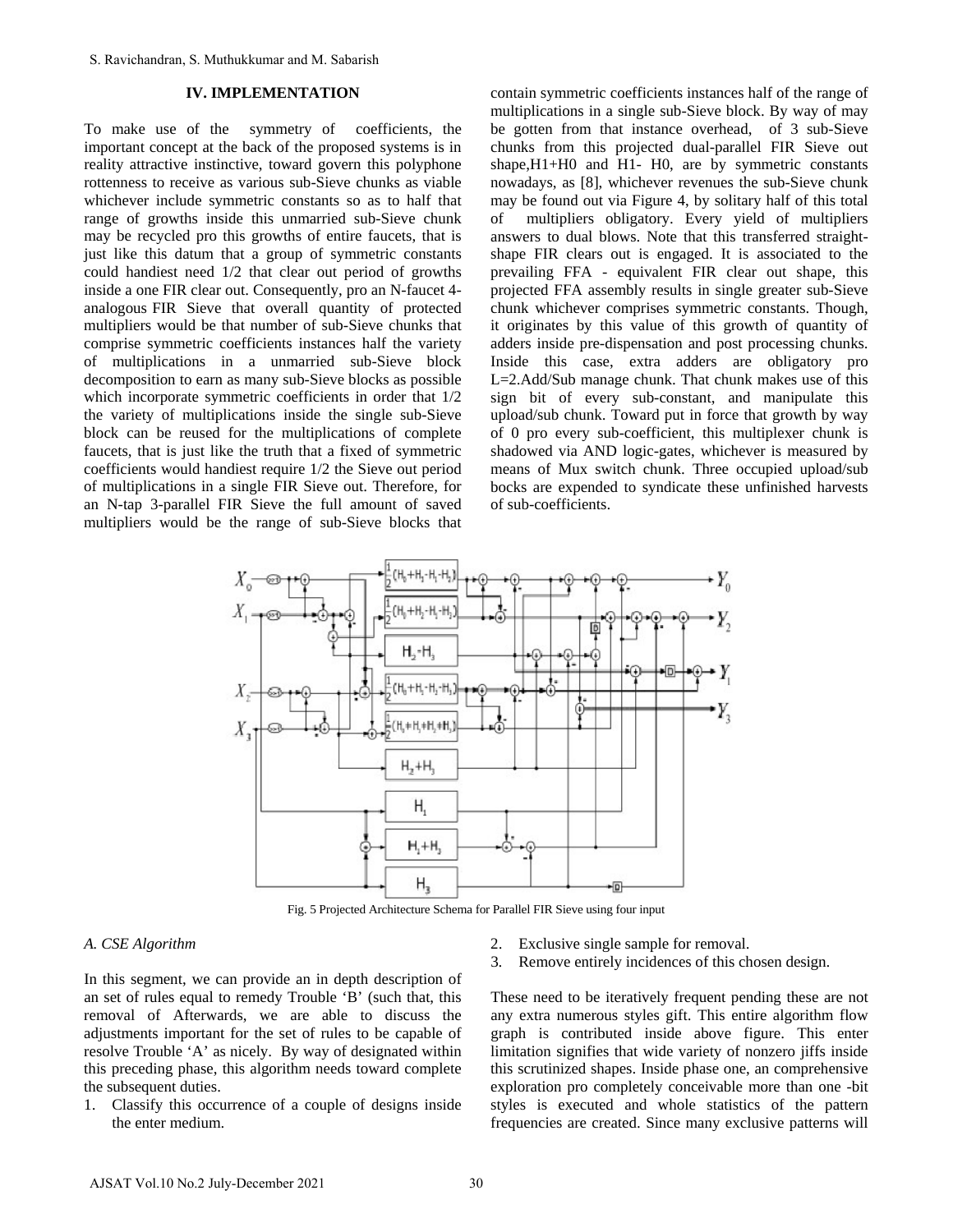occur extra than as soon as, a few criterion must be used to choose the one for removal. We use the steepest descent technique, i.e., choose always the pattern with the very best frequency. In the second one step, all occurrences of the selected pattern are eliminated (i.e., the nonzero bits are replaced by way of zeros), and the pattern is introduced by way of a brand novel streak at the lowest of the medium so it could be looked pro this several shapes with reduced advanced. Latter, because this elimination of a shape ought to have an effect on the overall frequency facts of that closing ones, this international regularity measurement protecting the whole statistics needs to be accustomed to correctly mirror this vagary. Afterward entirely more than one shapes by nonzero jiffs are treated, this complete set is recited pro nonzero jiff styles. The thorough dialogue will be promoted targeting these subsequent difficulties.

- 1. Sample identification;
- 2. Decoration assortment
- 3. Incidence records organization
- 4. Variation of the set of rules pro Conundrum 'A';
- 5. Feasibility of this set of rules pro massive duties
- 6. Applicability for comparable CSE chores.

## **V. SIMULATION RESULTS**

The main impartial of that task turned into to grow a synthesizable paradigm pro this AES128 encryption algorithm respectively. An amalgamation is that procedure of changing this sign up switch level illustration for a layout hooked on an enhanced gateway degree web-tilt. That is a main stage inside ASIC layout movement that revenues an RTL pattern towards a squat-glassy hardware completion.



#### *A. Amalgamation Control Outcome*

This amalgamation device enhances this combinational pathway inside a layout. Inside Overall, 4 varieties of combinational pathways can be in some layout [3].

- 1. Effort harbour of this layout below assessment toward enters of single interior casual-turn.
- 2. Yield of an interior flip-flip toward effort of every other flip-flip three- Yield of an interior turn-turn to yield haven of this strategy underneath assessment.
- 3. The combinational course linking this effort and yield harbours of this layout underneath check.

This closing DC knack within this calligraphy evolved inside preceding segment, coaches this device toward file this track by this vilest judgment. Trendy that example, this route with the vilest judgment is a combinational direction of kind dual. This postpone related to that track is that aggregate of postponements of completely combinational entries inside this direction benefit this Clock-To-Q put off of this inventing flip-flop, whichever became premeditated as 24.09ns respectively

Through thinking about this arrangement period of the terminus flip-flop inside that route, that is zero.85ns, this 40MHz timepiece indication contents the vilest combinational route put off. This interruption of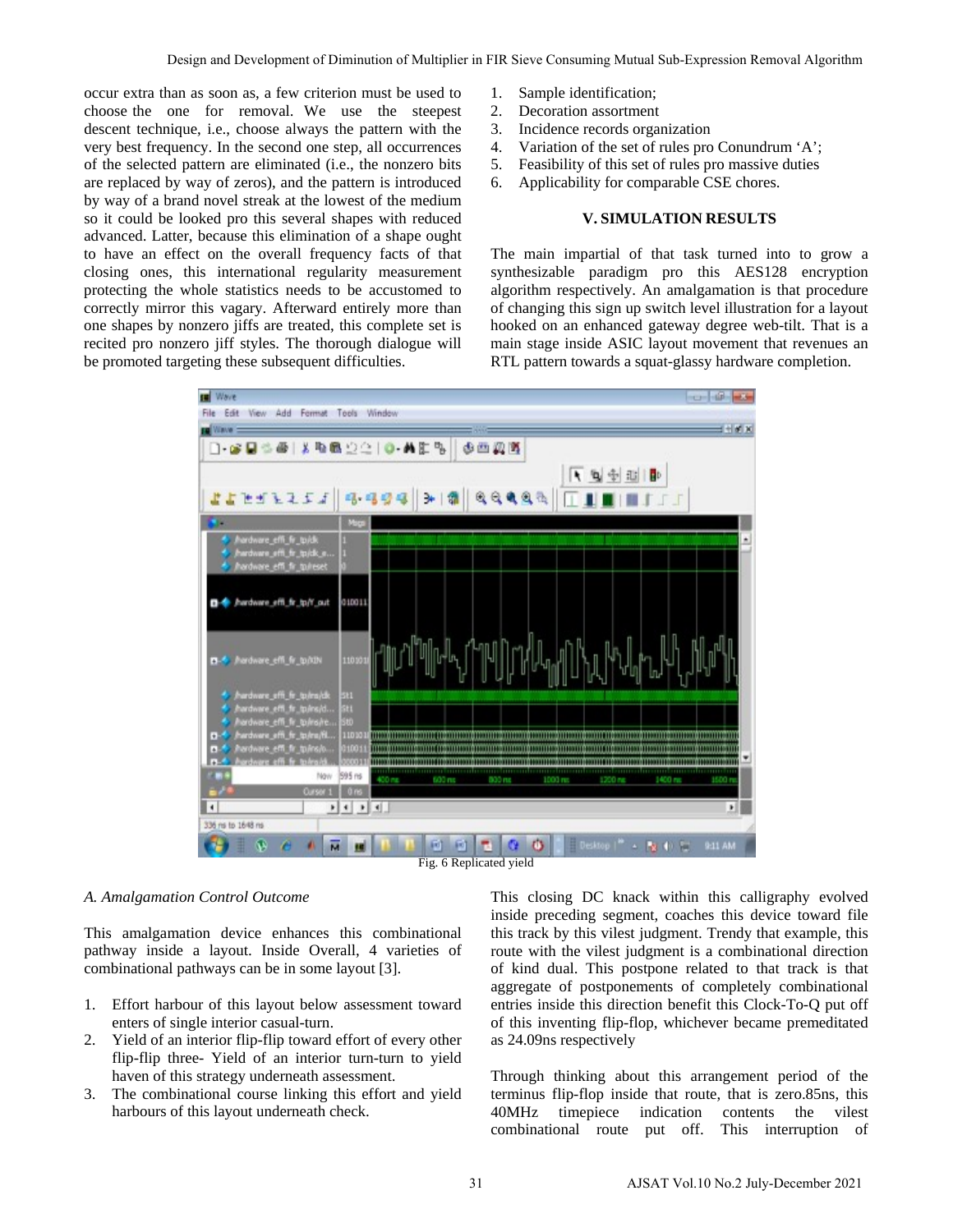combinational gateways, situation period of turn-flops and Clock-To-Q ethics are originated from this LSI\_10k collection report that changed into consumed pro this planning stage at some stage in synthesis.



## *B. Amalgamation Extent Outcome*

This combination part file displays this whole variety of lockups and webs within this web-tilt. It too makes use of this place stricture related through every cellular within this LSI\_10K lending library sleeve, to compute the entire combinational and consecutive part of the web-tilt. This

general part of that gate glassy web-tilt is indefinite because it be contingent on overall vicinity of the interconnected which itself is a purpose of this cabling load version utilized in bodily layout. This entire mobile vicinity inside the webtilt is suggested as 22978 devices, whichever is this quantity of combinational and successive parts.

| <b>Flow Summary</b>                |                                               |
|------------------------------------|-----------------------------------------------|
| Flow Status                        | Successful - Sun May 20 08:53:24 2012         |
| Quartus II Version                 | 11.0 Build 208 07/03/2011 SP 1 SJ Web Edition |
| <b>Revision Name</b>               | efficient top                                 |
| <b>Top-level Entity Name</b>       | hardware efficient top                        |
| Family                             | Cyclone III                                   |
| Device                             | EP3C16F484C6                                  |
| <b>Timing Models</b>               | Final                                         |
| 4 Total logic elements             | 2,925 / 15,408 (19 %)                         |
| Total combinational functions      | 2,754/15,408(18%)                             |
| Dedicated logic registers          | $355/15,408(2\%)$                             |
| Total registers                    | 355                                           |
| Total pins                         | $35/347(10\%)$                                |
| Total virtual pins                 | $\Omega$                                      |
| <b>Total memory bits</b>           | $0/516,096(0\%)$                              |
| Embedded Multiplier 9-bit elements | $0/112(0\%)$                                  |
| <b>Total PLLs</b>                  | $0/4(0\%)$                                    |
|                                    |                                               |
|                                    |                                               |
|                                    |                                               |
|                                    |                                               |

Fig. 8 Current Instant Explosions